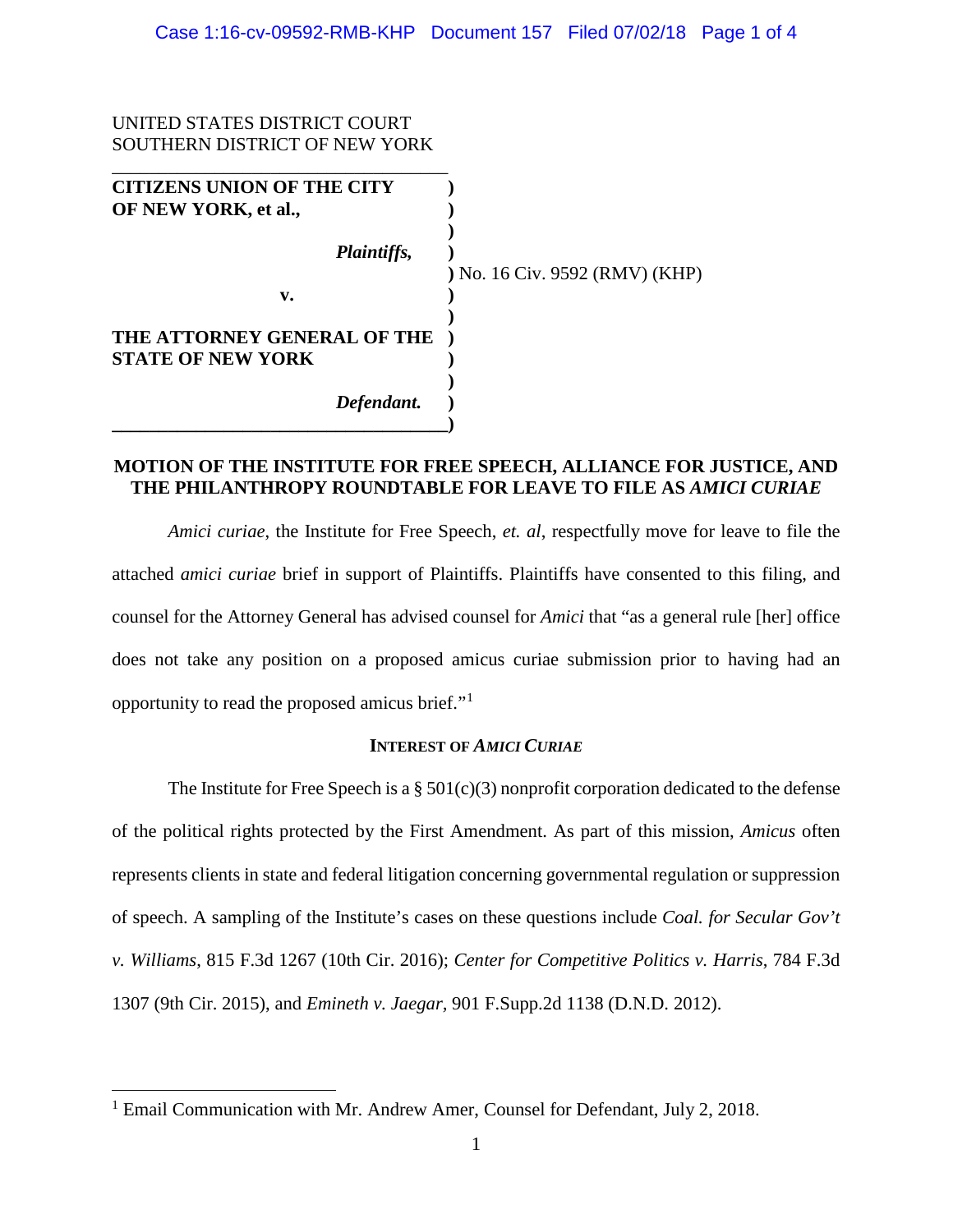### Case 1:16-cv-09592-RMB-KHP Document 157 Filed 07/02/18 Page 2 of 4

The Alliance for Justice ("AFJ") is a  $\S$  501(c)(3) organization dedicated to progressive values and the creation of an equitable, just, and free society. One program that AFJ runs in support of this mission is Bolder Advocacy, which offers training on nonprofit compliance through webinars, in-person sessions, and a technical assistance hotline. Through Bolder Advocacy's trainings and technical assistance, AFJ's attorneys work with over 500 nonprofit organizations each year.

AFJ has anonymous donors. Those donors' anonymity will be threatened if Bolder Advocacy provides advice to an organization that is subject to the reporting requirement in New York Executive Laws § 172-e. Accordingly, if Defendant prevails, Bolder Advocacy will need to reconsider whether it will continue to offer cost free compliance trainings to organizations based in New York.

*Amicus curiae* The Philanthropy Roundtable is a leading network of charitable donors. Its 650 members include individual philanthropists, family foundations, and other private grantmaking institutions.

*Amicus* seeks to advance the principles and preserve the rights of private giving, including the freedom of individuals and private organizations to determine how and where to direct charitable assets—while also seeking to reduce or eliminate government regulation that would diminish private giving or limit the diversity of charitable causes Americans support.

As an organization whose members include individual charitable donors and private grantmaking institutions, *amicus* has a substantial interest in the outcome of this case, which implicates not only donor privacy, but also donor freedom to choose which organizations and causes to support in building a robust civil society.

2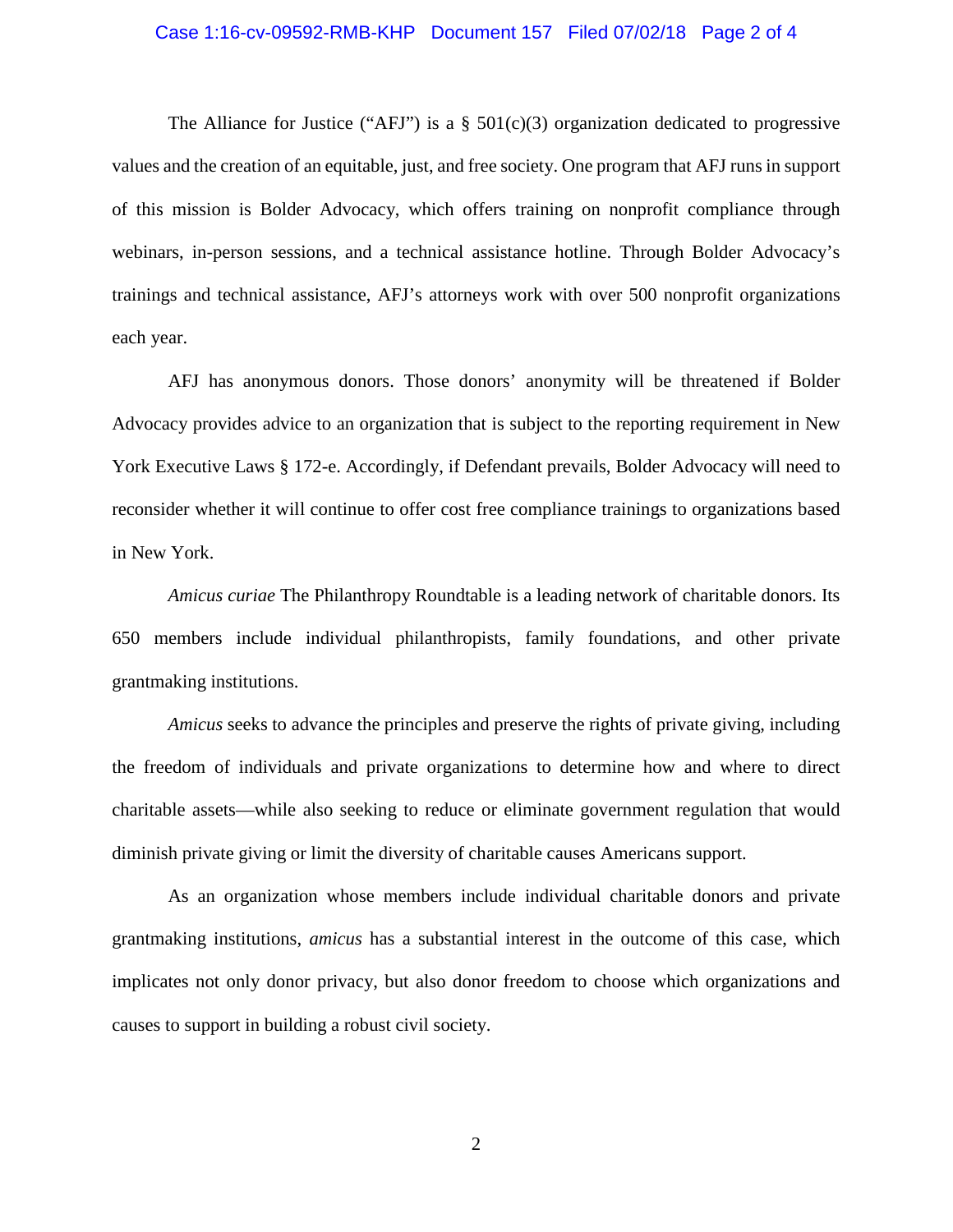### **STANDARD OF REVIEW**

While "[d]istrict courts have broad discretion to permit or deny an appearance by *amicus curiae* in a case," *Auto. Club of N.Y., Inc. v. Port Auth. of N.Y. & N.J.*, 2011 U.S. Dist. LEXIS 135391 at \*5 (S.D.N.Y. 2011), such briefs "should be accepted…'when the *amicus* has unique information or perspective that can help the court beyond the help that the lawyers for the parties are able to provide.'" *Hartford Fire Ins. Co. v. Expeditors Int'l of Wash.*, 2012 U.S. Dist. LEXIS 176865 at \*5, n.1 (S.D.N.Y. 2012) (quoting *Auto. Club of N.Y., Inc.* 2011 U.S. Dist. LEXIS 135391 at  $*1$ ).

#### **ARGUMENT**

In the attached brief, *Amici* argue that the law challenged here will substantially affect nonprofit corporations. New York Executive Laws § 172-e and § 172-f impose unprecedented burdens. In *amici*'s view, those provisions will chill speech, impose significant collateral damage upon civil society, and threaten the venerable American practice of anonymous charitable giving.

As a collection of nonprofit organizations with particular experience representing, counseling, and supporting nonprofit organizations, *Amici* can provide a unique perspective on how the law challenged here will impact civil society and charitable giving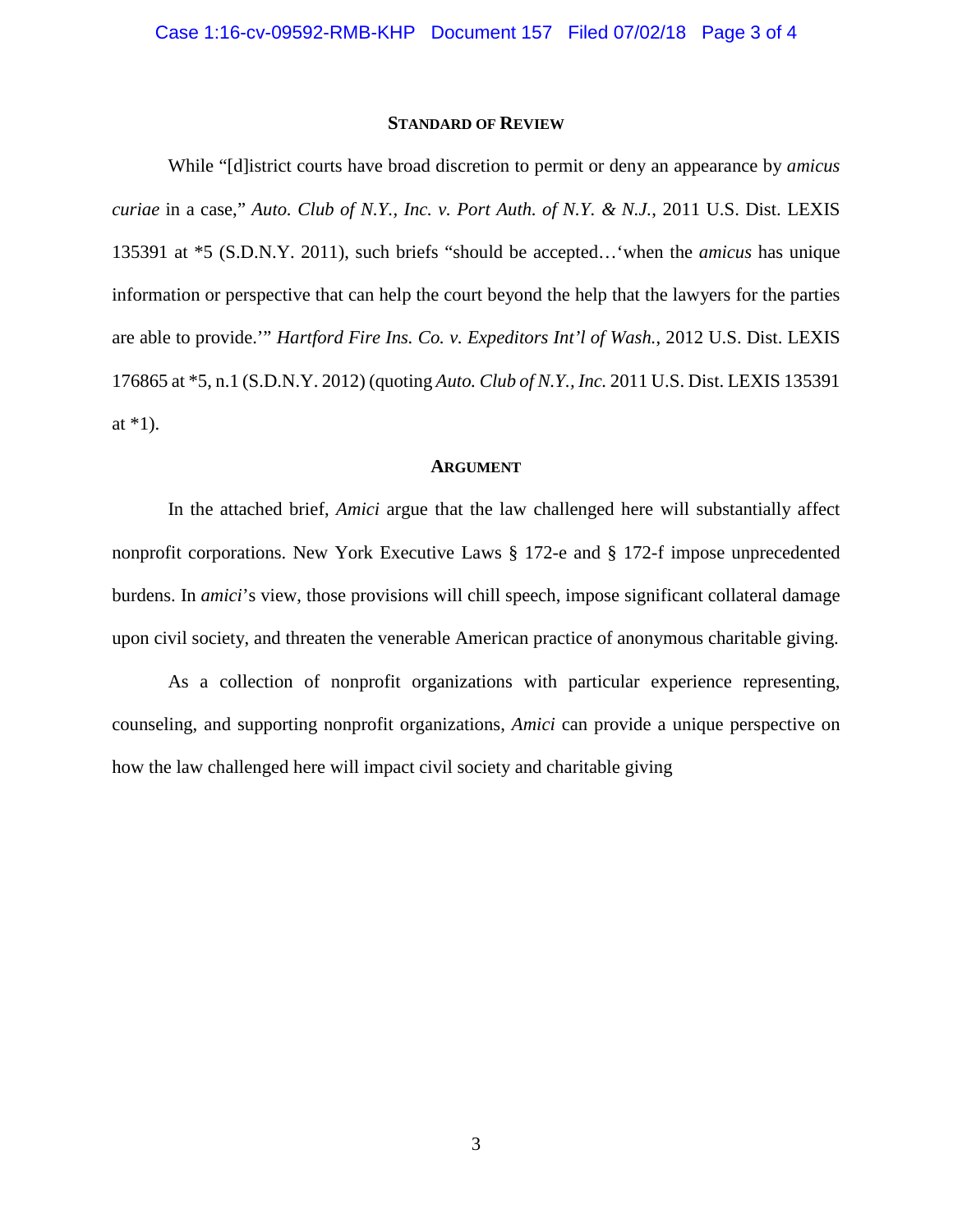Case 1:16-cv-09592-RMB-KHP Document 157 Filed 07/02/18 Page 4 of 4

# **CONCLUSION**

Because *Amici*'s perspective will be useful to the Court, leave to file ought to be granted.

Respectfully submitted,

/s/ Allen Dickerson Allen Dickerson (*pro hac pending*) Zac Morgan (*pro hac pending*) INSTITUTE FOR FREE SPEECH 124 S. West Street, Suite 201 Alexandria, Virginia 22314 703.894.6800/F: 703.894.6811 adickerson@ifs.org

July 2, 2018 *Attorneys for* Amici Curiae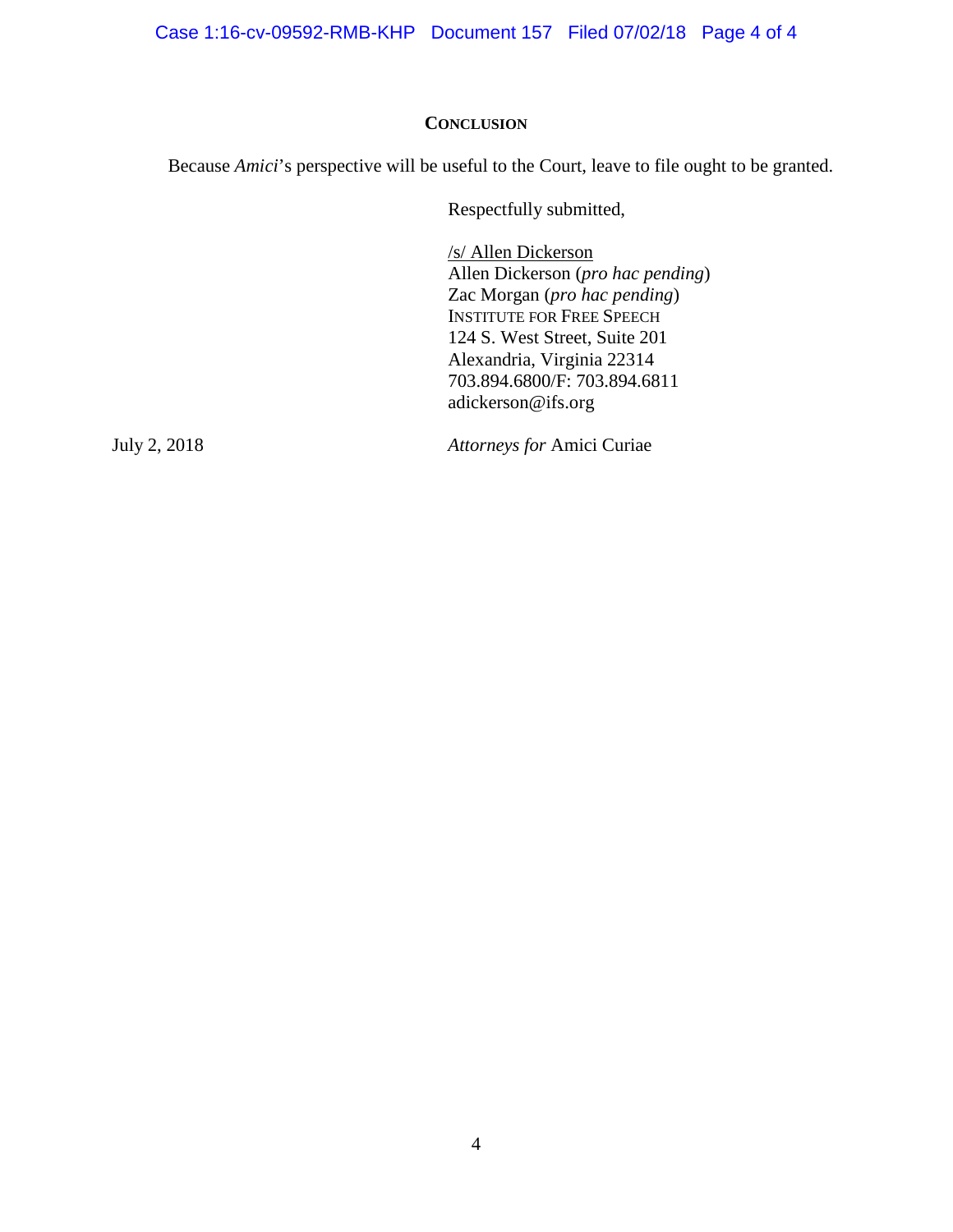## UNITED STATES DISTRICT COURT SOUTHERN DISTRICT OF NEW YORK

| <b>CITIZENS UNION OF THE CITY</b><br>OF NEW YORK, et al., |                                |
|-----------------------------------------------------------|--------------------------------|
| Plaintiffs,                                               | ) No. 16 Civ. 9592 (RMV) (KHP) |
| v.                                                        |                                |
| THE ATTORNEY GENERAL OF THE<br><b>STATE OF NEW YORK,</b>  |                                |
| Defendant.                                                |                                |

# **BRIEF OF** *AMICI CURIAE* **INSTITUTE FOR FREE SPEECH, ALLIANCE FOR JUSTICE, AND THE PHILANTHROPY ROUNDTABLE IN SUPPORT OF PLAINTIFFS' MOTION FOR SUMMARY JUDGMENT AND IN OPPOSITION TO DEFENDANT'S CROSS-MOTION FOR SUMMARY JUDGMENT**

Allen Dickerson (*pro hac pending*) Zac Morgan (*pro hac pending*) INSTITUTE FOR FREE SPEECH 124 S. West Street, Suite 201 Alexandria, Virginia 22314 703.894.6800/F: 703.894.6811 adickerson@ifs.org

July 2, 2018 *Attorneys for* Amici Curiae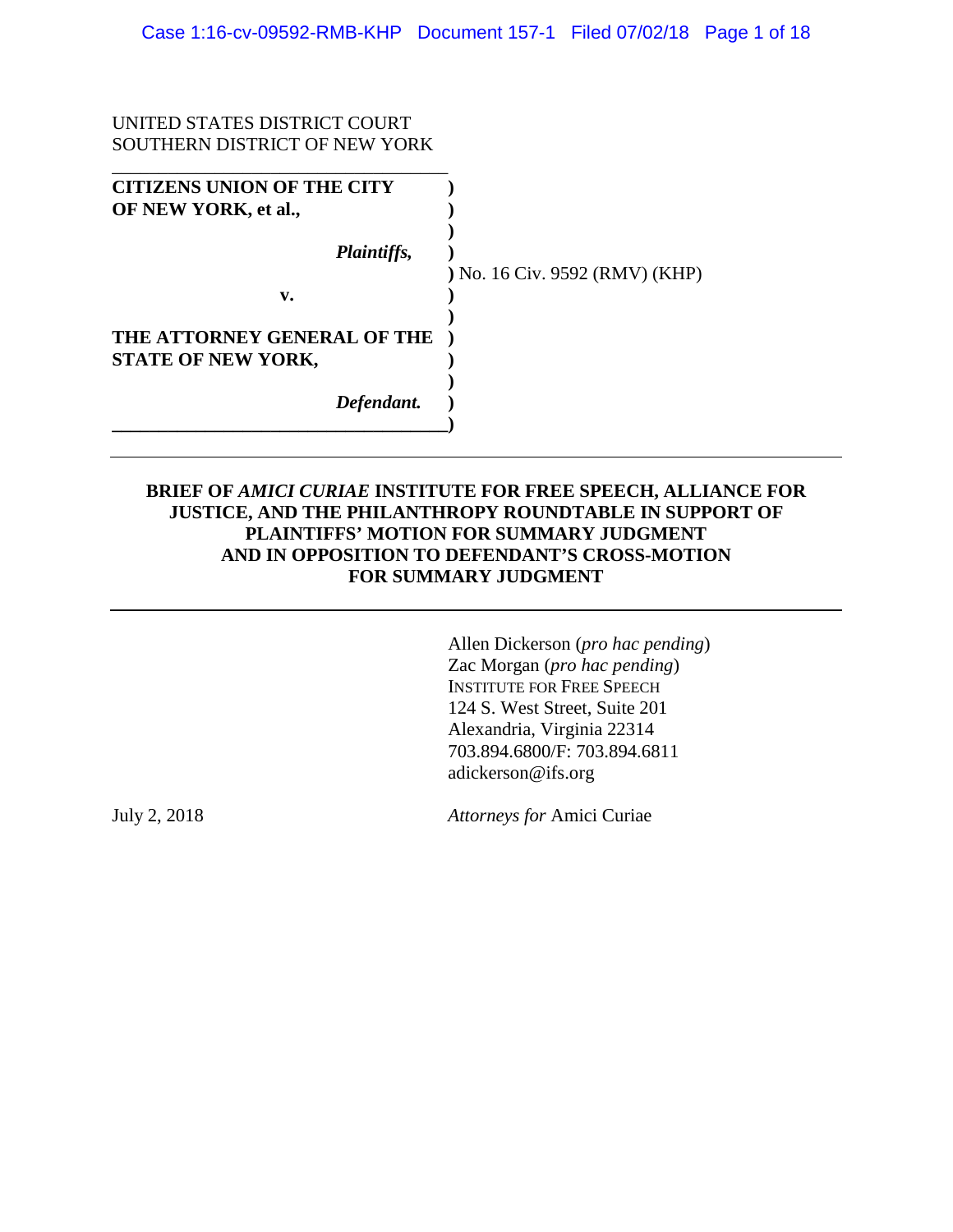# **TABLE OF CONTENTS**

| I. THE LAW TARGETS NONPROFITS GENERALLY, NOT POLITICAL ACTIVITY3                  |
|-----------------------------------------------------------------------------------|
| II. THE LAW WILL IMPOSE SUBSTANTIAL COSTS UPON CHARITIES AND DONORS               |
| The Law is both vague and overbroad, and it will seriously dampen the First<br>a. |
| b. The Law will similarly harm donors to charities, while misrepresenting who     |
| c. There are ways of regulating potentially harmful conduct without imposing      |
| III. ANONYMOUS CHARITABLE GIVING IS A VENERABLE AMERICAN PRACTICE10               |
|                                                                                   |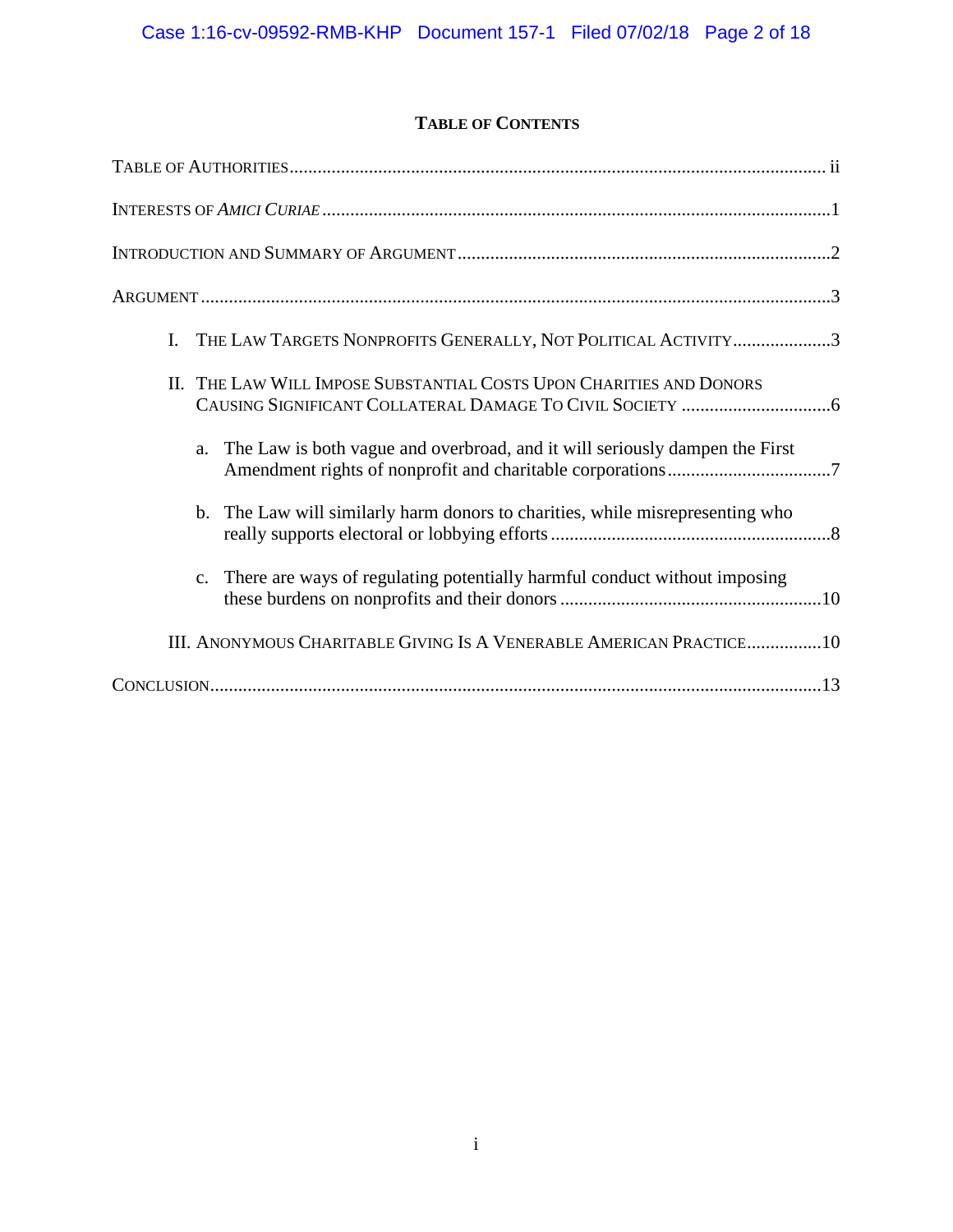# Case 1:16-cv-09592-RMB-KHP Document 157-1 Filed 07/02/18 Page 3 of 18

# **TABLE OF AUTHORITIES**

| <b>CASES</b>                                  |
|-----------------------------------------------|
| Buckley v. Valeo,                             |
| Buckley v. Valeo,                             |
| Grayned v. City of Rockford,                  |
| McCutcheon v. Fed. Election Comm'n,           |
| Minn. Voters Alliance v. Mansky,              |
| NAACP v. Ala. ex rel. Patterson,              |
| Nat'l Ass'n of Mfrs. v. Taylor,               |
| Police Dep't of Chi. v. Mosley,               |
| Regan v. Taxation with Representation,        |
| Thomas v. Collins,                            |
| United States v. Harriss,                     |
| United States v. Nat'l Comm. for Impeachment, |
| Van Hollen v. Fed. Election Comm'n,           |
| CONSTITUTIONS, STATUTES, AND REGULATIONS      |
|                                               |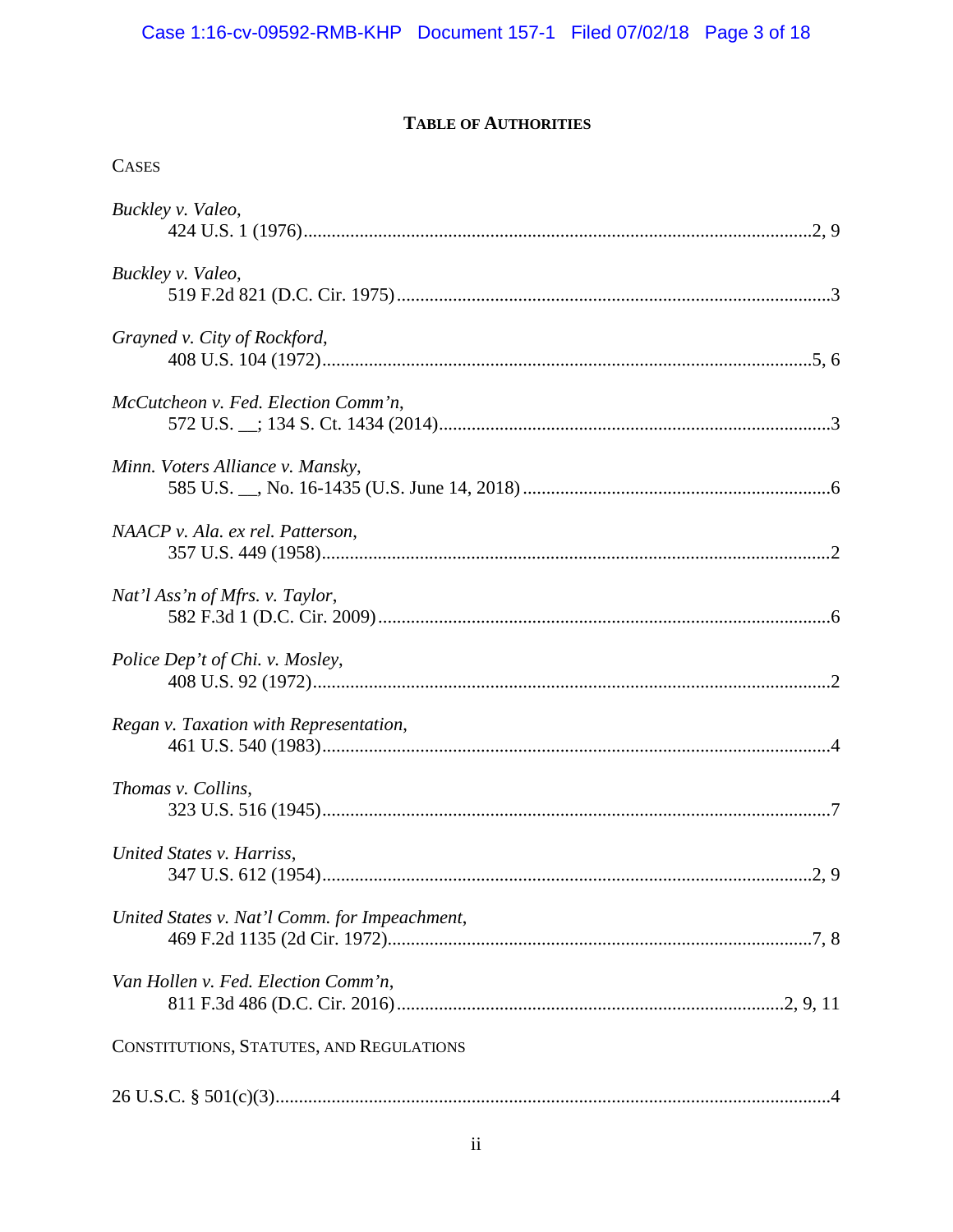| <b>OTHER AUTHORITIES</b>                                                       |
|--------------------------------------------------------------------------------|
|                                                                                |
|                                                                                |
| GoFundMe, https://www.gofundme.com/lung-stem-cell-treatment-for-ipf11          |
|                                                                                |
|                                                                                |
| Tina Jepson, How To Use Crowdfunding For Nonprofits, CauseVox, Feb. 6, 2016 11 |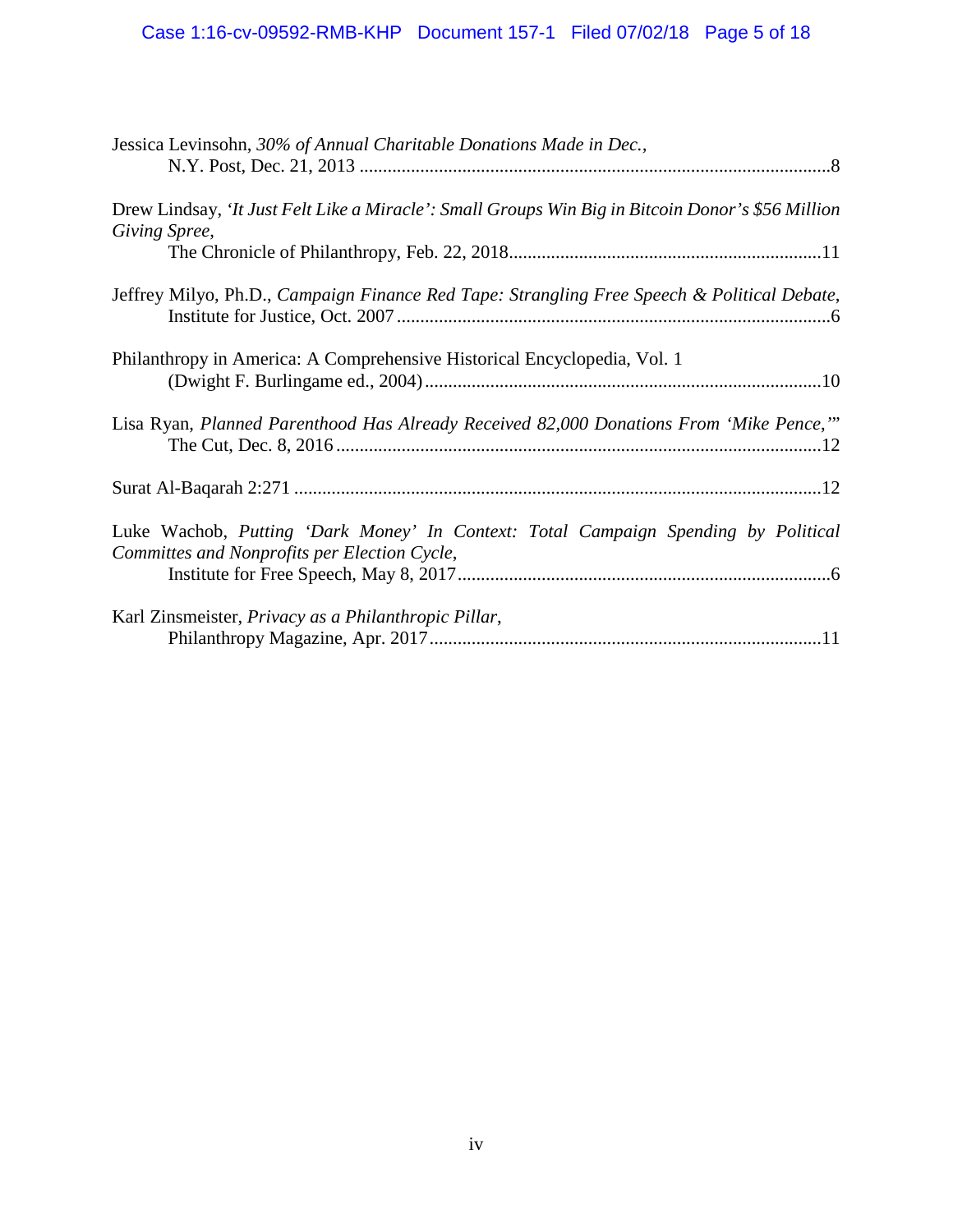### **INTERESTS OF** *AMICI CURIAE*

The Institute for Free Speech is a  $\S$  501(c)(3) nonprofit corporation dedicated to the defense of the political rights protected by the First Amendment. As part of this mission, the Institute often represents nonprofit clients in state and federal litigation concerning governmental regulation or suppression of speech. A sampling of the Institute's cases on these questions include *Coal. for Secular Gov't v. Williams*, 815 F.3d 1267 (10th Cir. 2016) and *Center for Competitive Politics v. Harris*, 784 F.3d 1307 (9th Cir. 2015).

The Alliance for Justice ("AFJ") is a  $\S$  501(c)(3) organization dedicated to progressive values and the creation of an equitable, just, and free society. One program that AFJ runs in support of this mission is Bolder Advocacy, which offers training on nonprofit compliance through webinars, in-person sessions, and a technical assistance hotline. Through Bolder Advocacy's trainings and technical assistance, AFJ's attorneys work with over 500 nonprofit organizations each year.

AFJ has anonymous donors. Those donors' anonymity will be threatened if Bolder Advocacy provides advice to an organization that is subject to the reporting requirement in New York Executive Laws § 172-e. Accordingly, if Defendant prevails, Bolder Advocacy will need to reconsider whether it will continue to offer cost free compliance trainings to organizations based in New York.

*Amicus curiae* The Philanthropy Roundtable is a leading network of charitable donors. Its 650 members include individual philanthropists, family foundations, and other private grantmaking institutions.

*Amicus* seeks to advance the principles and preserve the rights of private giving, including the freedom of individuals and private organizations to determine how and where to direct

1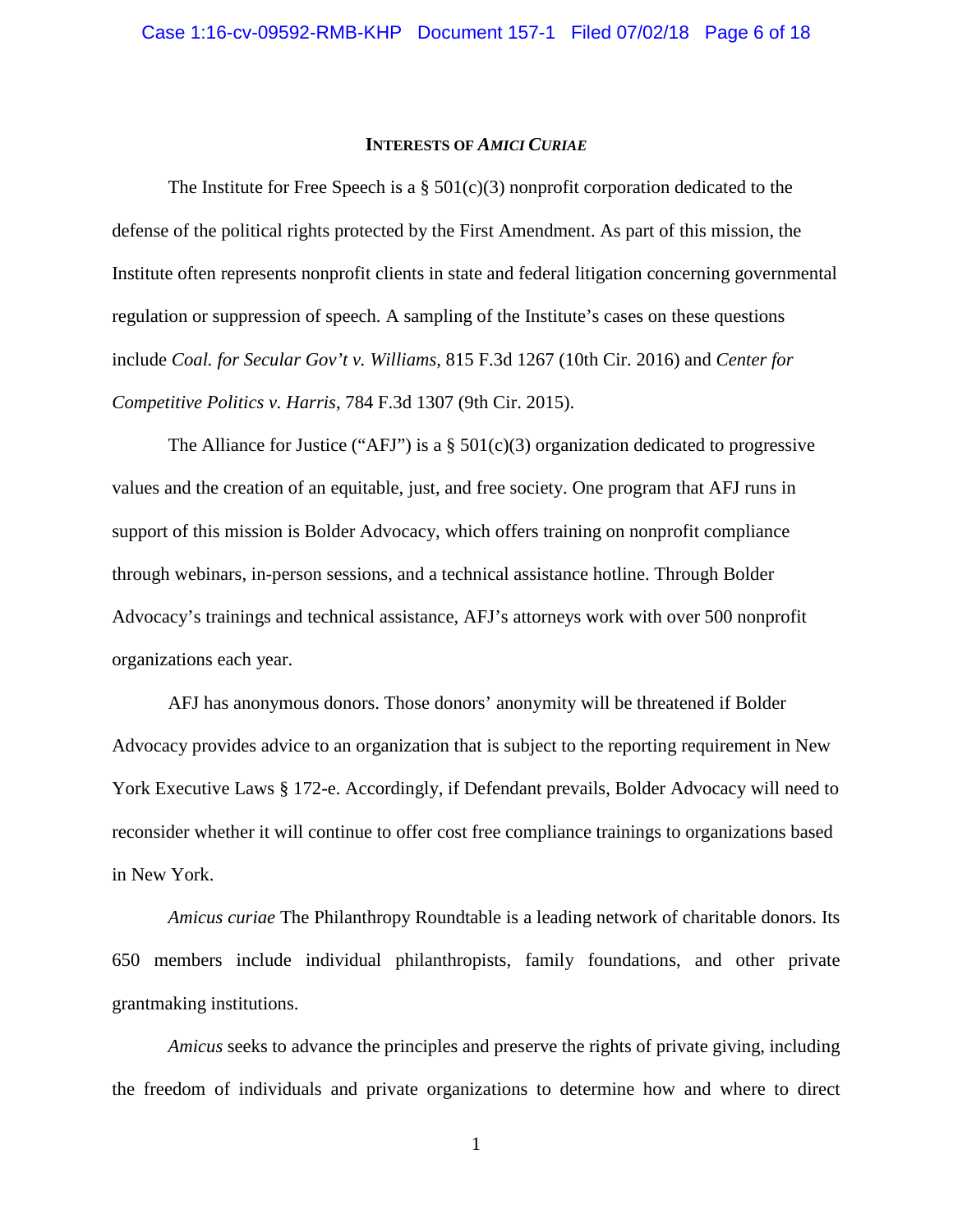# Case 1:16-cv-09592-RMB-KHP Document 157-1 Filed 07/02/18 Page 7 of 18

charitable assets—while also seeking to reduce or eliminate government regulation that would diminish private giving or limit the diversity of charitable causes Americans support.

As an organization whose members include individual charitable donors and private grantmaking institutions, *amicus* has a substantial interest in the outcome of this case, which implicates not only donor privacy, but also donor freedom to choose which organizations and causes to support in building a robust civil society.

### **INTRODUCTION AND SUMMARY OF ARGUMENT**

Our Constitution guarantees all Americans the right "to pursue their lawful private interests privately and to associate freely with others in so doing." *NAACP v. Ala. ex rel. Patterson*, 357 U.S. 449, 466 (1958). By contrast, "[d]isclosure chills speech," *Van Hollen v. Fed. Election Comm'n*, 811 F.3d 486, 488 (D.C. Cir. 2016), and threatens the "guaranteed... right to express any thought, free from government censorship." *Police Dep't of Chi. v. Mosley*, 408 U.S. 92, 96 (1972). Consequently, "state scrutiny" and publication of individuals' nonprofit affiliations is presumptively unconstitutional because it harms the "vital relationship between freedom to associate and privacy in one's associations." *NAACP*, 357 U.S. at 466; *id.* at 462.

Courts must apply a rigorous form of review whenever a state seeks to pierce the veil of associational privacy. Historically, only a few public disclosure regimes have survived this exacting scrutiny. Compelled disclosure has been permitted where it directly targets the financial constituencies of candidates for office, *see Buckley v. Valeo*, 424 U.S. 1, 81 (1976) (*per curiam*), or the financial "disclosure of…direct pressures, exerted by" lobbying operations. *United States v. Harriss*, 347 U.S. 612, 620 (1954).

New York Executive Laws § 172-e and § 172-f ("the Law") make no serious effort to stay within these constitutional bounds. Instead, those provisions indiscriminately target nonpartisan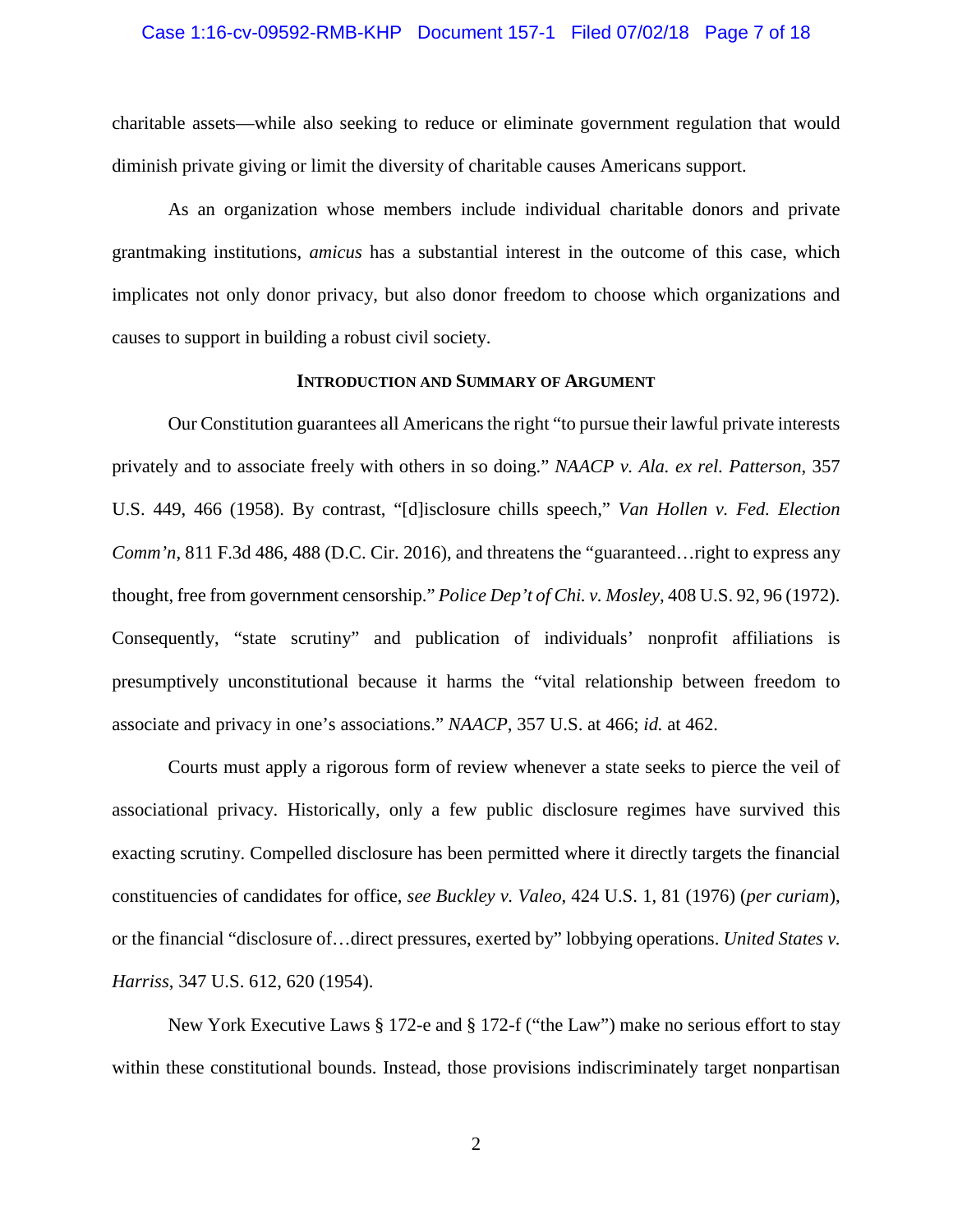# Case 1:16-cv-09592-RMB-KHP Document 157-1 Filed 07/02/18 Page 8 of 18

and even entirely nonpolitical nonprofit corporations. Going far beyond any other measure in the Nation, the Law aggressively seeks to publicize the identities of charitable donors based upon factors entirely out of the regulated nonprofits' control, and in situations where the disclosed donor will very often have had little or no connection to the regulated communications.

The Law, then, constitutes an unprecedented violation of Americans' right to private association. It can only reduce the quantity and quality of both charitable works and "completely nonpartisan public discussion of issues of public importance." *Buckley v. Valeo*, 519 F.2d 821, 870 (D.C. Cir. 1975) (*en banc*).

#### **ARGUMENT**

## **I. THE LAW TARGETS NONPROFITS GENERALLY, NOT POLITICAL ACTIVITY.**

New York's law is a direct challenge to the general presumption that donors to  $\S 501(c)(3)$ and (c)(4) nonprofit organizations are entitled to privacy.<sup>[1](#page-11-0)</sup> Indeed, as far as *Amici* are aware, the Law is the Nation's least tailored and most invasive effort to publicize private charitable giving. *Cf. McCutcheon v. Fed. Election Comm'n*, 572 U.S. \_\_, 134 S. Ct. 1434, 1456 (2014) ("In the First Amendment context, fit matters.").

The Law relies upon two interlocking mechanisms. First, § 172-f forces the online publication of donors giving \$1,000 or more<sup>[2](#page-11-1)</sup> if the recipient § 501(c)(4) spends ten thousand

<span id="page-11-0"></span> $<sup>1</sup>$  At the federal level, nonprofits must provide a limited donor list to the Internal Revenue Service</sup> ("IRS") for tax purposes. But §  $501(c)(3)$  and §  $501(c)(4)$  donor information is kept private. 26 U.S.C. § 6104(d)(3)(A). If an unauthorized person reviews or leaks a donor list, she will run into a panoply of civil and criminal sanctions. 26 U.S.C. §§ 7431 (civil damages for unauthorized inspection or disclosure);  $7213(a)(1)$  (criminal sanctions for disclosure by federal employees);  $7213(a)(2)$  (criminal sanctions for disclosure by state employees);  $7213A(a)(2)$ ,  $7213A(b)(1)$ (criminal sanctions for unauthorized inspection, including by state employees); 7216 (criminal sanctions for disclosure by tax preparers).

<span id="page-11-1"></span> $2$  It is noteworthy that the IRS only requires the disclosure of those giving at least \$5,000 or more than 2% of an organization's annual total donations, whichever is higher, in a given year. 26 U.S.C.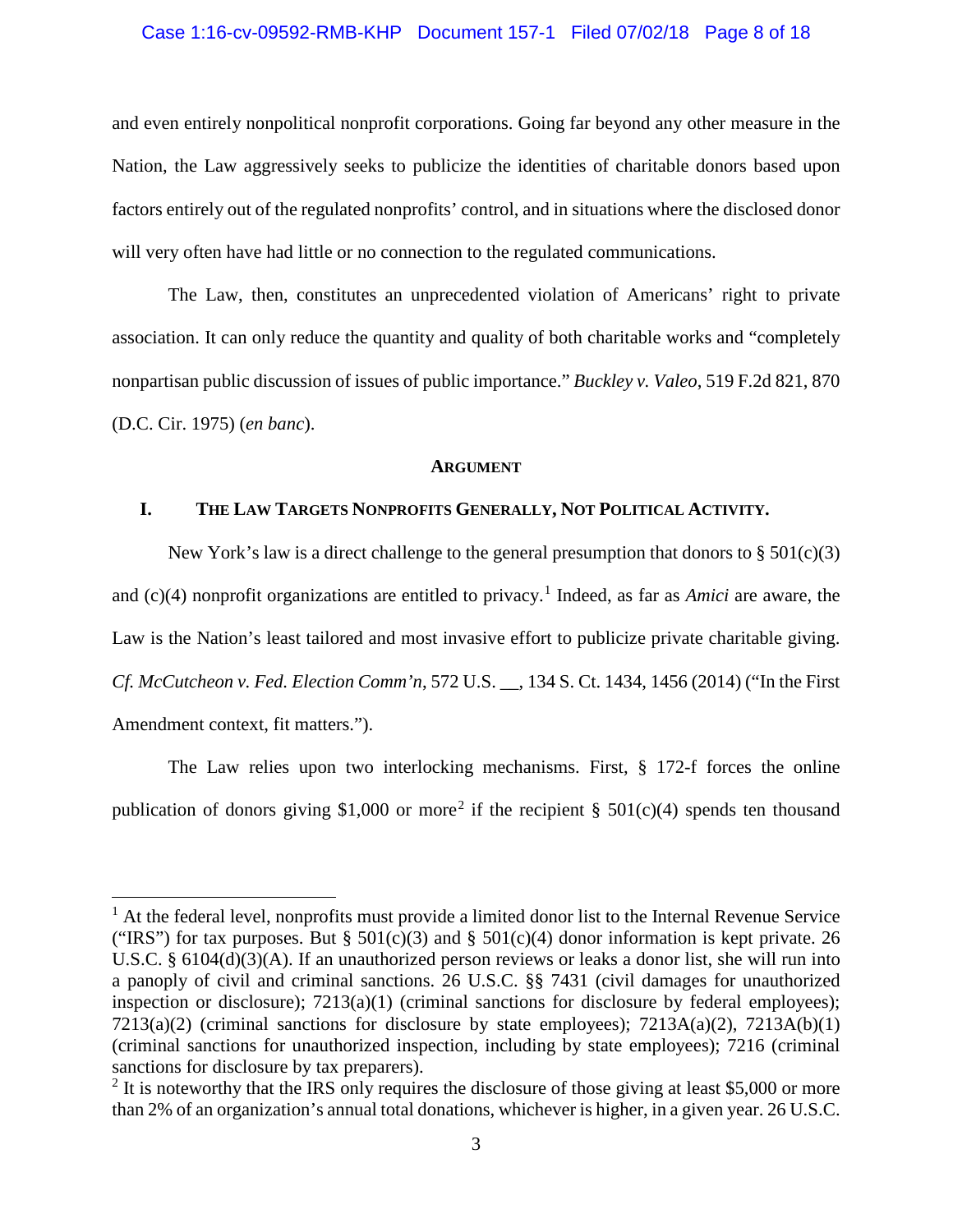# Case 1:16-cv-09592-RMB-KHP Document 157-1 Filed 07/02/18 Page 9 of 18

dollars making statements about legislative or administrative action, including "potential" legislation. There is no requirement that the relevant donors give for the purpose of the triggering activity, which is itself defined so broadly as to give little effective guidance to the nonprofits concerned.

Next, the law compels general donor disclosure from  $\S 501(c)(3)$  groups—charities banned from participating in "*any* political campaign" and limited in their legal ability to lobby. 26 U.S.C. § 501(c)(3) (emphasis supplied); *see also Regan v. Taxation with Representation*, 461 U.S. 540, 545 (1983) (upholding statutory ban on substantial lobbying). Even though these groups cannot, by definition, serve as political organizations, the Law demands a  $\S$  501(c)(3)'s donor list if that charity provides "staff, staff time, personnel, offices, office supplies, financial support of any kind or any other resources" to a  $\S$  501(c)(4) that later falls within the poorly-circumscribed scope of N.Y. Leg. Law §§ 1-h or 1-j. N.Y. Exec. Law § 172-e(1)(b). There is no requirement that the §  $501(c)(3)$  have any knowledge of the §  $501(c)(4)$ 's activity, nor that the provided assistance be used for lobbying or political activity before triggering disclosure.

All the more troubling is the Law's vague requirements for what constitutes a "covered communication." The Law defines a "covered communication" as any "published statement" about "the position of any elected official or administrative or legislative body" regarding "potential legislation" conveyed "to five hundred or more members of a general public audience." N.Y. Exec. Laws § 172-f(1)(b).

It is unclear whether any of these examples constitutes a covered communication:

<sup>§</sup> 6104(d); IRS Form 990, Sch. B. Even then, as explained above*,* the information is carefully protected from public dissemination.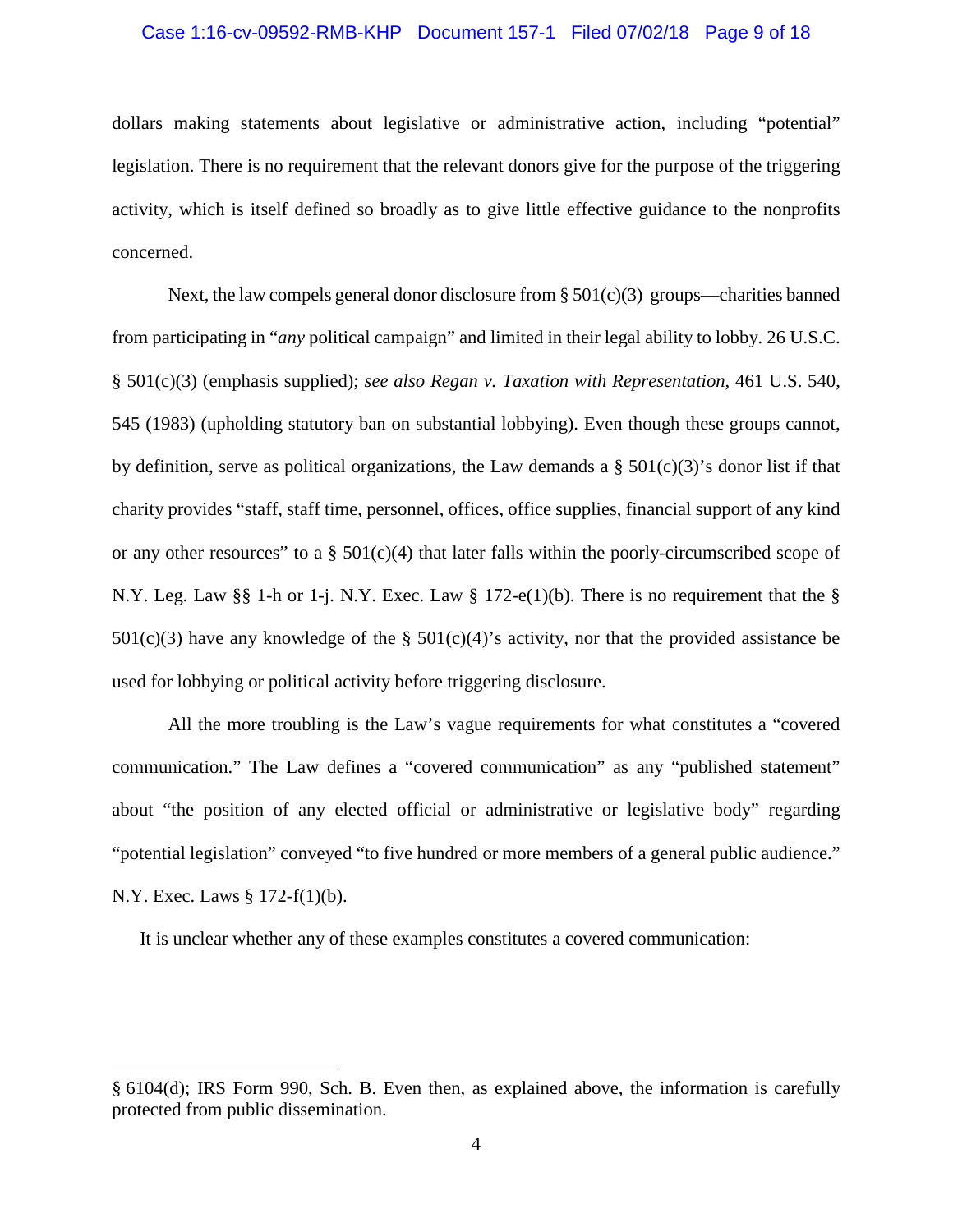- A  $\S$  501(c)(4) dedicated to social justice employs a social media manager for \$20,000 a year. The manager's job is to post on the nonprofit's Facebook, Twitter, Instagram, and Snapchat accounts. From time to time, she posts messages on Twitter stating that "Something needs to be done about gentrification. People need to stop being forced out of their communities!"
- A national § 501(c)(4) opposed to the President's immigration policies runs a 30 second radio ad in Manhattan condemning the proposed border wall. The ad ends by saying "New York needs to stand up to President Trump."
- A  $\S$  501(c)(4) sends out a mass mailing to 50,000 households in Buffalo highlighting the organization's commitment to placing orphans in loving homes. While promoting the nonprofit's adoption network, the mailing references the Catholic Church's belief that abortion is murder and should be prohibited.

On the face of the Law, any of these could be read as a call for "potential legislation." Or not; no one knows for sure. *Grayned v. City of Rockford*, 408 U.S. 104, 108 (1972) ("It is a basic principle of due process that an enactment is void for vagueness if its prohibitions are not clearly defined.").

Worse, how could a § 501(c)(3) reasonably determine whether the § 501(c)(4) was a covered group? Must nonprofits track the granular details of other organizations' activities and future plans before joining with them on unrelated, common projects? *Grayned*, 408 U.S. at 109 ("Uncertain meanings inevitably lead citizens to steer far wider of the unlawful zone than if the boundaries of the forbidden areas were clearly marked.") (citations and quotation marks omitted, punctuation altered).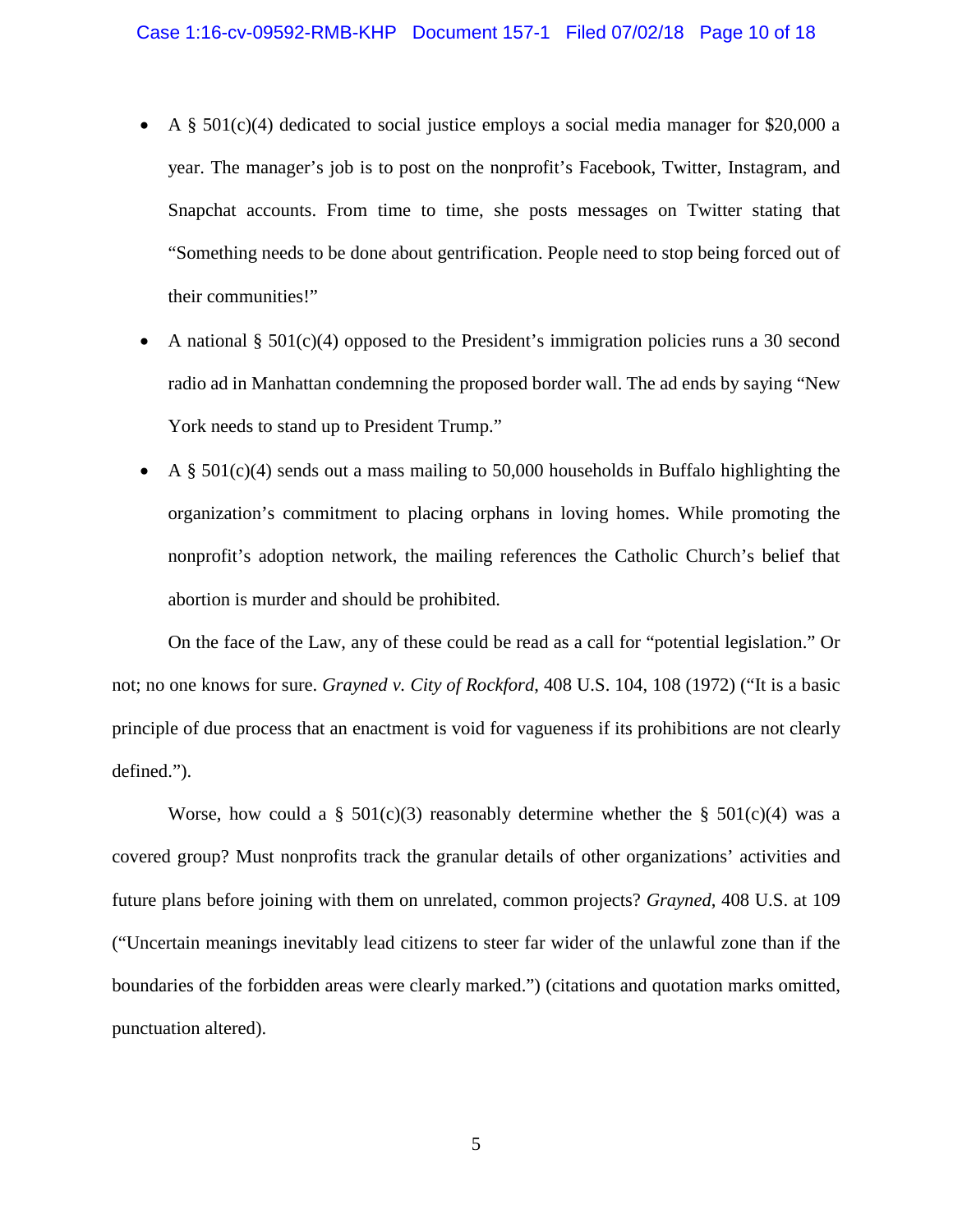### Case 1:16-cv-09592-RMB-KHP Document 157-1 Filed 07/02/18 Page 11 of 18

Such ambiguity is unacceptable. The Supreme Court has instructed that regulation of speech must "be guided by objective, workable standards." *Minn. Voters Alliance v. Mansky*, 585 U.S. \_\_, No. 16-1435, slip. op. at 18 (U.S. June 14, 2018). The Law fails to provide such guidance, and the State has failed to issue any curative rules creating "explicit standards" to prevent "arbitrary and discriminatory enforcement." *Grayned*, 408 U.S. at 108.

# **II. THE LAW WILL IMPOSE SUBSTANTIAL COSTS UPON CHARITIES AND DONORS, CAUSING SIGNIFICANT COLLATERAL DAMAGE TO CIVIL SOCIETY.**

Under current disclosure rules, over 97 percent of federal campaign finance expenditures are made by organizations whose donors are public.<sup>[3](#page-14-0)</sup> Similarly, federal legislation adopted in 1995 and 2007 subjected paid lobbying in Washington to robust reporting requirements. *Nat'l Ass'n of Mfrs. v. Taylor*, 582 F.3d 1, 6-8 (D.C. Cir. 2009) (describing history of federal lobbying reforms). Both of these federal systems are largely replicated in the states, including New York.

But, generally speaking, nonprofits (regardless of their specific tax status) are only swept into these disclosure regimes when they engage in overt electoral or lobbying activity. Even then, disclosure is required only of those donors giving for the purpose of supporting those endeavors. Consequently, nonprofits, including *amici*, are unlikely to inadvertently trigger these laws, and even if they do, only they pay the price for their inattention.<sup>[4](#page-14-1)</sup> Not so here.

<span id="page-14-0"></span><sup>3</sup> Luke Wachob, *Putting 'Dark Money' In Context: Total Campaign Spending by Political Committes and Nonprofits per Election Cycle*, Institute for Free Speech, May 8, 2017, http://www.ifs.org/wp-content/uploads/2017/10/2017-05-08\_IFS-Issue-Brief\_Wachob\_Putting-Dark-Money-In-Context.pdf.

<span id="page-14-1"></span><sup>&</sup>lt;sup>4</sup> Even for these better-tailored approaches, social studies have found that unsophisticated actors struggle with compliance. Jeffrey Milyo, Ph.D., *Campaign Finance Red Tape: Strangling Free Speech & Political Debate*, Institute for Justice, Oct. 2007 ("[n]o one completed the forms correctly" in study of 255 participants asked to fill out campaign finance reports from California, Colorado, or Missouri "based on a simple scenario" of political activity).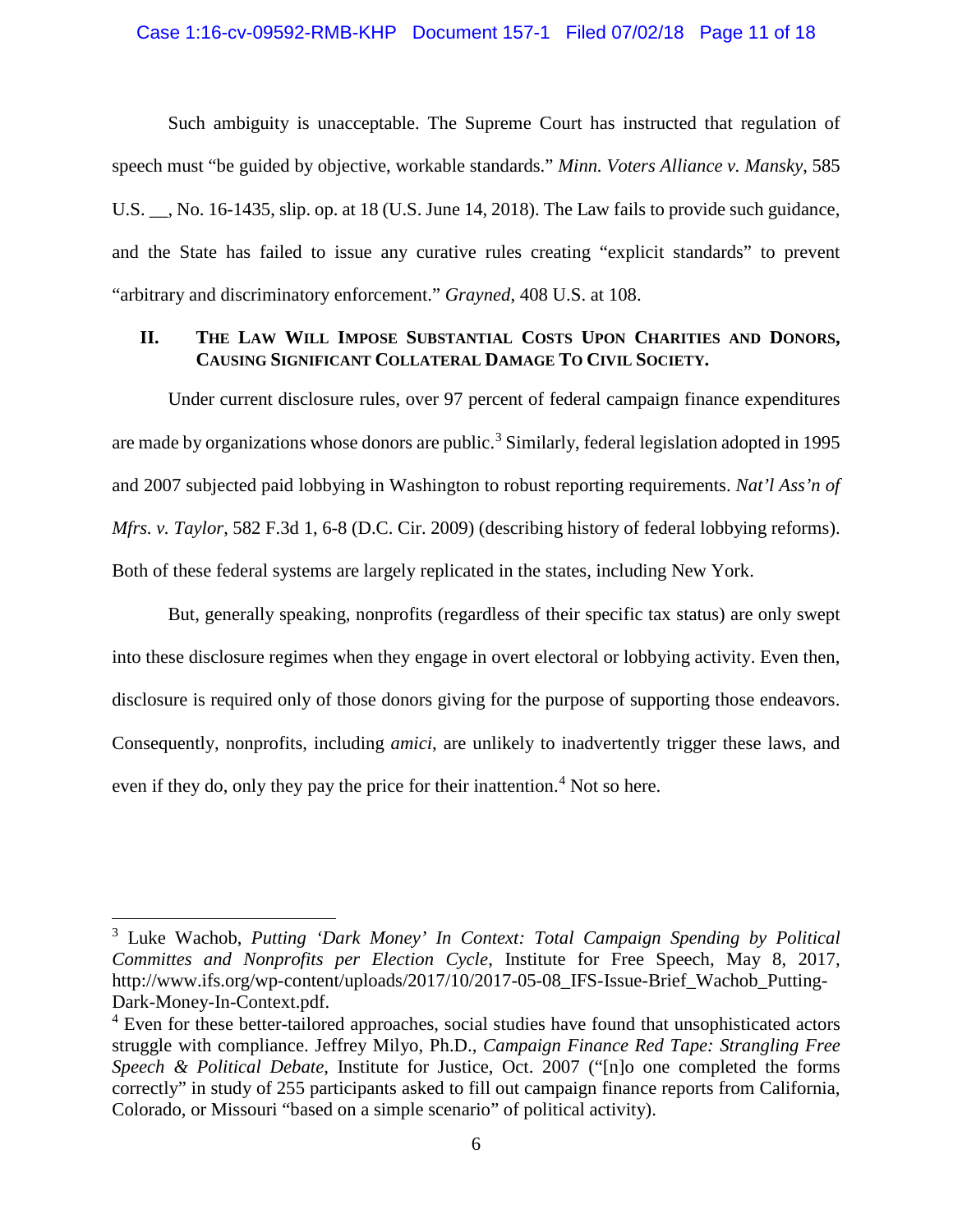# *a. The Law is both vague and overbroad, and it will seriously dampen the First Amendment rights of nonprofit and charitable corporations.*

As the examples provided above demonstrate, the Law will be difficult to follow in practice, and will threaten the services of tax-exempt nonprofits and charities nationwide. Much of this harm is caused by the Law's poorly considered scope.

For example, at the federal level, communications that mention a political candidate may trigger reporting requirements, but this is only true within 30 days of a primary or 60 days of a general election, and only for large broadcast advertisements directed at that candidate's constituency. 52 U.S.C. § 30104(f). Similarly, only donors giving specifically to support that communication are publicly disclosed. 11 C.F.R. § 104.20(c)(9). By contrast, the law challenged here works year-round, touches every type of publishable content, and triggers disclosure of general donors. Additionally, it provides misleading information to the public by suggesting that donors are responsible for communications they may know nothing about.

As the examples provided above at page 5 demonstrate, no  $\S$  501(c)(4) that dares to talk about public policy could ever be certain that it will not trigger the Law. And, because the Law imposes reporting requirements based upon a recipient's *subsequent* political or lobbying activity, no § 501(c)(3) group could ever be certain that the § 501(c)(4) would not trip into being a "recipient entity" at some point during a reporting period. N.Y. Exec. Law § 172-e(2)(a). "In these conditions it blankets with uncertainty whatever may be said," *Thomas v. Collins,* 323 U.S. 516, 535 (1945), eliminating a vibrant "spirit of liberty" that presently exists in the charitable nonprofit space. *United States v. Nat'l Comm. for Impeachment*, 469 F.2d 1135, 1142 (2d Cir. 1972) (citation and quotation marks omitted).

Moreover, the Law places nonprofits on the horns of a dilemma. They must either tell their donors that they can never guarantee their privacy, or they must cease any discussion of individual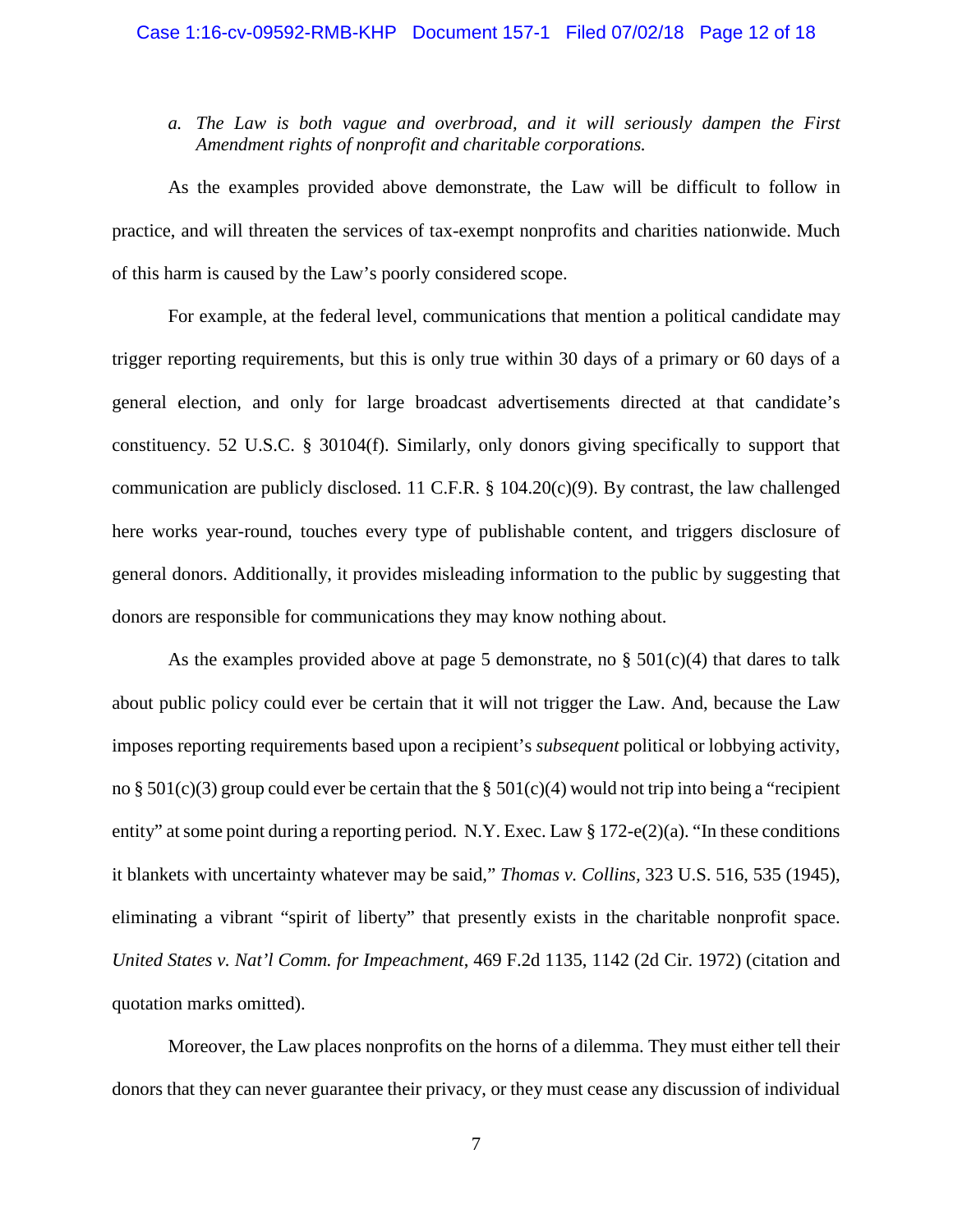legislators, administrative agencies, public policy, and the like.<sup>[5](#page-16-0)</sup> "The dampening effect on [F]irst [A]mendment rights and the potential for arbitrary administrative action that would result from such a situation would be intolerable." *Nat'l Comm. for Impeachment*, 469 F.2d at 1142.

The Law commits another fundamental error. It assumes that somebody who gives to a

 $§ 501(c)(3)$  organization must be responsible for, and approve of, not just future acts of that

 $\S 501(c)(3)$  (already a doubtful proposition), but also the future actions of any  $\S 501(c)(4)$  that

group assists in turn.

 $\overline{a}$ 

Just two years ago, the D.C. Circuit explained how a disclosure regime that fails to require

a genuine meeting of the minds between a donor and the activity being regulated may simply result

in "junk disclosure" that actively misleads the public:

Imagine the following not unlikely scenario. A Republican donates \$5,000 to the American Cancer Society (ACS), eager to fund the ongoing search for a cure. Meanwhile, Republicans in Congress, aware of a growth in private donations to ACS, push for fewer federal grants to scientists studying cancer in order to reduce the deficit. In response to their push, the ACS runs targeted advertisements against those Republicans, leading to the defeat of several candidates in the upcoming election. Wouldn't a rule requiring disclosure of ACS's Republican donor, who did

*b. The Law will similarly harm donors to charities, while misrepresenting who really supports electoral or lobbying efforts.*

<span id="page-16-0"></span><sup>&</sup>lt;sup>5</sup> The State argues that § 172-f(2)(a)(iv) of the Law, which permits § 501(c)(4) groups to maintain segregated bank accounts for covered communications, saves the statute. Def. MOL at 26-27. This contention blinks reality for at least three reasons. First,  $\S 172-f(2)(a)(iv)$  does nothing for  $\S$  $501(c)(3)$  groups and their supporters. Second, the suggestion that donors will "direct that their donations not be used to fund such accounts" assumes a level of donor sophistication belied by the comparatively low dollar threshold—\$1,000 per reporting period—triggering disclosure. Def. MOL at 27. Third, nonprofits fundraise on an annual basis, with large portions of their support coming at the end of the year (that is, *after* the campaign season). *See* Jessica Levinsohn, *30% of Annual Charitable Donations Made in Dec.,* N.Y. Post, Dec. 21, 2013, https://www.nypost.com/2013/12/21/30-of-annual-charitable-donations-made-in-dec/.

In practice, then, organizations must either solicit funds earmarked for covered communications months in advance, even though they may never be used, thus cannibalizing general revenue and scaring off donors who prefer to remain anonymous, or else refrain from commenting on the issues of the day. There is no indication the Legislature—or the Attorney General—has given any thought to this dynamic, which itself chills speech.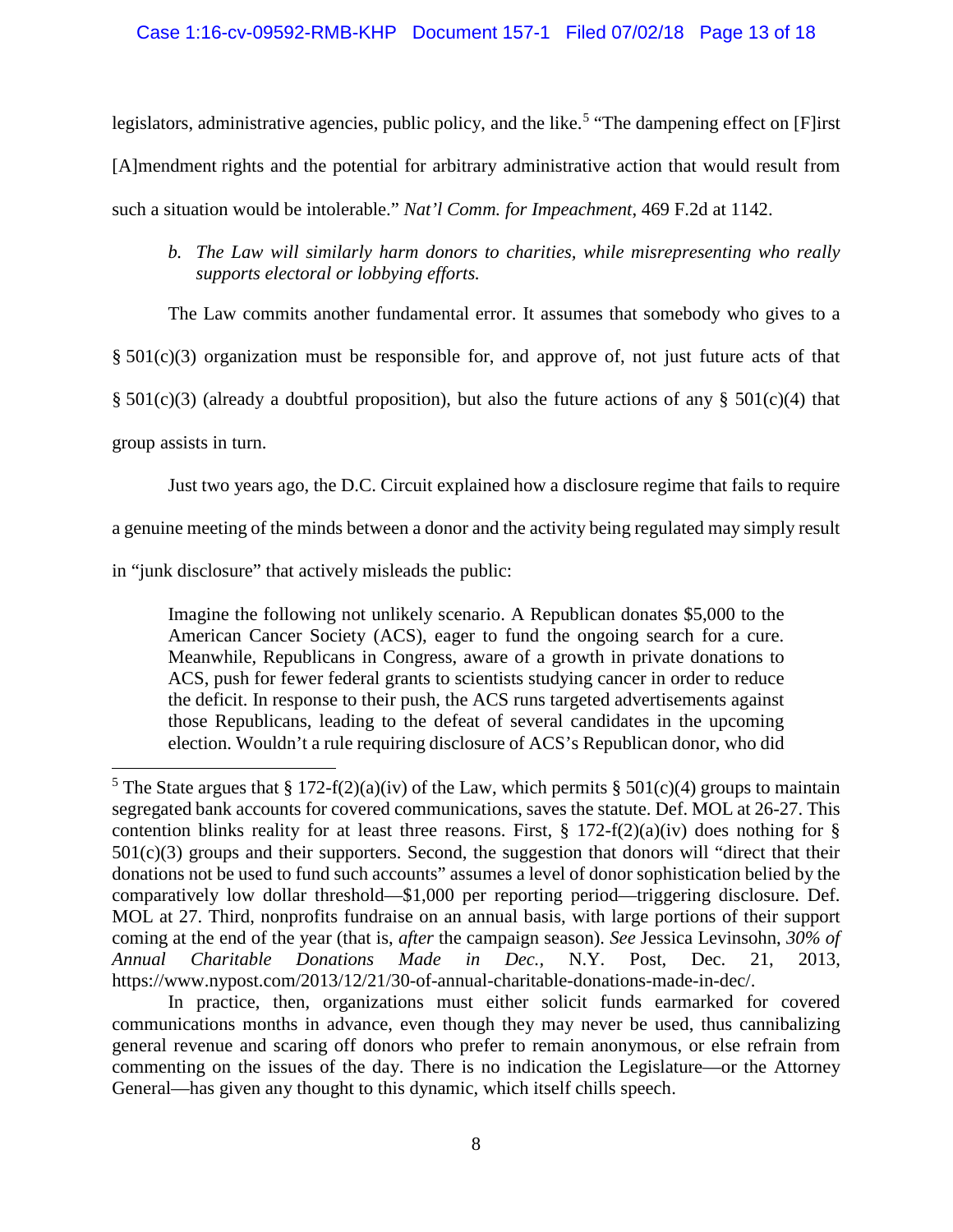### Case 1:16-cv-09592-RMB-KHP Document 157-1 Filed 07/02/18 Page 14 of 18

*not* support issue ads against her own party, convey some misinformation to the public about who *supported* the advertisements?

*Van Hollen v. Fed. Election Comm'n*, 811 F.3d 486, 497 (D.C. Cir. 2016) (emphasis in original).

The Law takes this scenario one step further. Here, the American Cancer Society, a §  $501(c)(3)$  group, would not even have to advertise. It could simply provide some unrelated assistance—say, research on young adults diagnosed with cancer—to a  $\S 501(c)(4)$  that works on similar issues and, as a small part of its overall activity, lobbies for both cancer funding and Medicaid expansion. In fact, the recipient's lobbying efforts could have nothing to do with the American Cancer Society's mission. They might, for instance, be critical of Republican members of Congress interested in reducing the deficit by cutting government spending *entirely unrelated* to grants for cancer research. Nevertheless, the hypothetical Republican donor to the ACS would still be publicly identified as a supporter of the  $\S 501(c)(4)$ 's criticism of those Republican officeholders—even though he never gave that group a cent.

Can a donor ever truly feel secure under such a regime? Absent foreswearing discussions of public policy or any connection with allies that do so, could a responsible nonprofit assure a donor of his or her privacy?

But even if a donor wished to act at her peril, any resulting disclosure would be contrary to the constitutionally accepted rationale for infringing upon her privacy: "provid[ing] the electorate" with credible information "in order to aid the voters in evaluating those who seek [or hold]…office," *Buckley*, 424 U.S. at 66-67, or revealing "who is being hired, who is putting up the money, and how much" to support paid lobbying efforts. *Harriss*, 347 U.S. at 625. By suggesting donors have affiliations or influence that they do not, the Law will provide only useless background noise.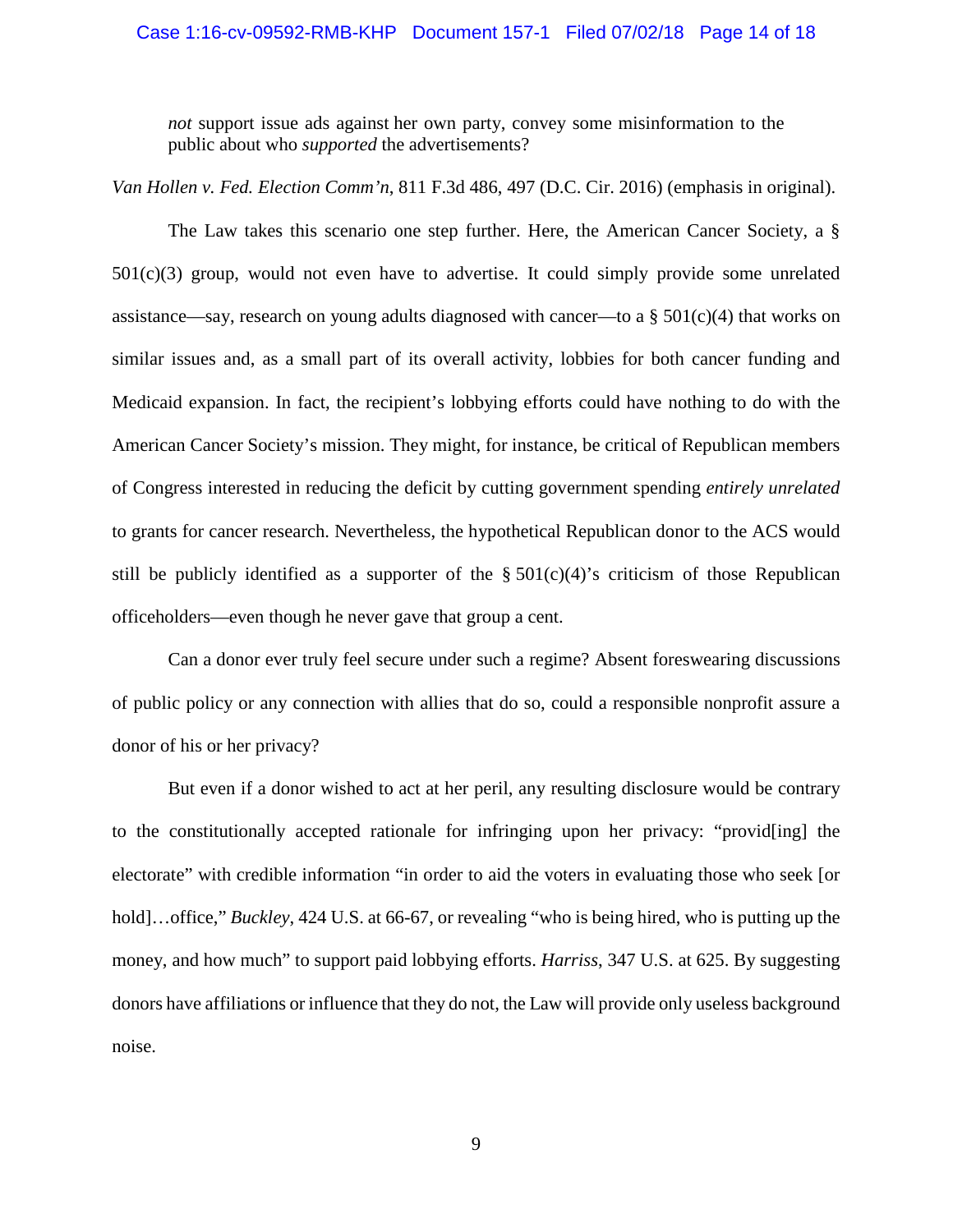*c. There are ways of regulating potentially harmful conduct without imposing these burdens on nonprofits and their donors.*

These harms can be avoided. If the Law were limited only to revealing donations that were provided for genuine electoral or lobbying activity, it would provide more certainty and security for *amici* and their donors, while also providing useful (and, more importantly, true) information to the public and to legislators.

Not only would this approach avoid infringing upon the First Amendment, it would properly reflect *why* Congress chose to enact §§ 501(c)(3) and (c)(4) of the Internal Revenue Code in the first place. Far from being a public danger, these groups are tax-exempt, and donations to § 501(c)(3) groups are tax-deductible, precisely because their work, and the raising of resources to support it, is a public good.

## **III. ANONYMOUS CHARITABLE GIVING IS A VENERABLE AMERICAN PRACTICE.**

Despite the Law's assumption to the contrary, anonymous gifts are "one of the most ancient and esteemed philanthropic practices." 1 Philanthropy in America: A Comprehensive Historical Encyclopedia 23 (Dwight F. Burlingame ed., 2004). The two most recent years for which data is available support the idea that anonymous charitable giving is an established norm. In 2016, out of roughly 960 publicly announced gifts of \$1 million or more from individual donors, 86 were anonymous, and 104 out of about 860 similarly-sized gifts from individual philanthropists in 2015 were anonymous.<sup>[6](#page-18-0)</sup> Indeed, "Duke University philanthropy expert Joel Fleishman estimates that around 10 percent of all individual gifts are currently made without attribution. That's tens of

<span id="page-18-0"></span>Indiana Univ. Center on Philanthropy, Million Dollar List: By Donor, https://milliondollarlist.org/data/donors/index.html.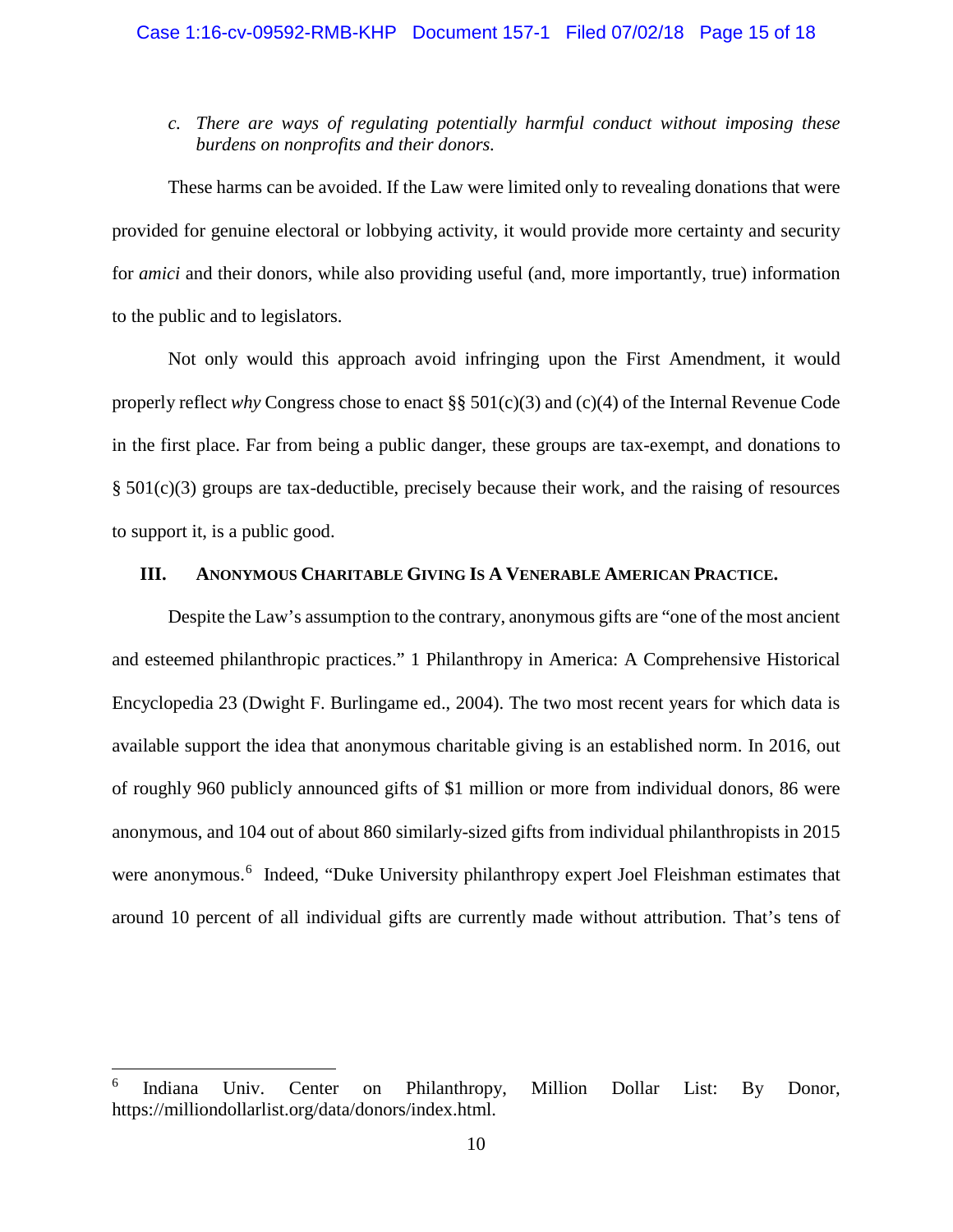### Case 1:16-cv-09592-RMB-KHP Document 157-1 Filed 07/02/18 Page 16 of 18

billions of dollars every year." Karl Zinsmeister, *Privacy as a Philanthropic Pillar*, Philanthropy Magazine, Apr. 201[7](#page-19-0).<sup>7</sup>

As just one example, starting last December, a donor known only as "Pine" showered \$56 million in bitcoin donations on over 60 organizations, including "at least 28 organizations created in the past decade." Drew Lindsay, *'It Just Felt Like a Miracle': Small Groups Win Big in Bitcoin Donor's \$56 Million Giving Spree*, The Chronicle of Philanthropy, Feb. 22, 201[8](#page-19-1).<sup>8</sup> "Pine," who spoke to reporters about his/her gift only on condition of anonymity, would have doubtless been chilled by the State's law. *Id*.; *Van Hollen*, 811 F.3d at 488 ("Disclosure chills speech.").

Nor is the private giving of money to charity a game for millionaires and billionaires. Even a cursory look at crowdfunding sites, such as GoFundMe, reveals that many contributors choose to withhold their name from publication when donating.<sup>[9](#page-19-2)</sup> The Law makes no effort to discriminate between wealthy individuals and the merely prosperous: it will require publicizing a donor giving approximately a hundred dollars a week to a covered  $\S 501(c)(3)$ .

And while the Law's plain text assumes that all private giving is suspect, the opposite is more often the case. Some donors keep their information private for religious reasons, taking to heart the teachings of the 12th century Jewish theologian Maimonides, or Christ's admonition against boastful giving in the Sermon on the Mount, or the Quranic statement that "[i]f you disclose your charitable contributions, they are good; but if you conceal them and give them to the poor, it

<span id="page-19-0"></span><sup>7</sup> https://www.philanthropyroundtable.org/philanthropy-magazine/article/spring-2017-privacy-asa-philanthropic-pillar.

<span id="page-19-1"></span><sup>8</sup> https://www.philanthropy.com/article/Anonymous-Bitcoin-Donor-Rains/242606.

<span id="page-19-2"></span><sup>9</sup> *See, e.g.*, https://www.gofundme.com/lung-stem-cell-treatment-for-ipf. On this project, which raised over \$150,000, the last donation was \$100, made anonymously. And while that specific site is not itself organized under  $\S$  501(c)(3), nonprofits regularly avail themselves of crowdfunding. Tina Jepson, *How To Use Crowdfunding For Nonprofits*, CauseVox, Feb. 6, 2016, https://www.causevox.com/blog/use-crowdfunding-nonprofits/.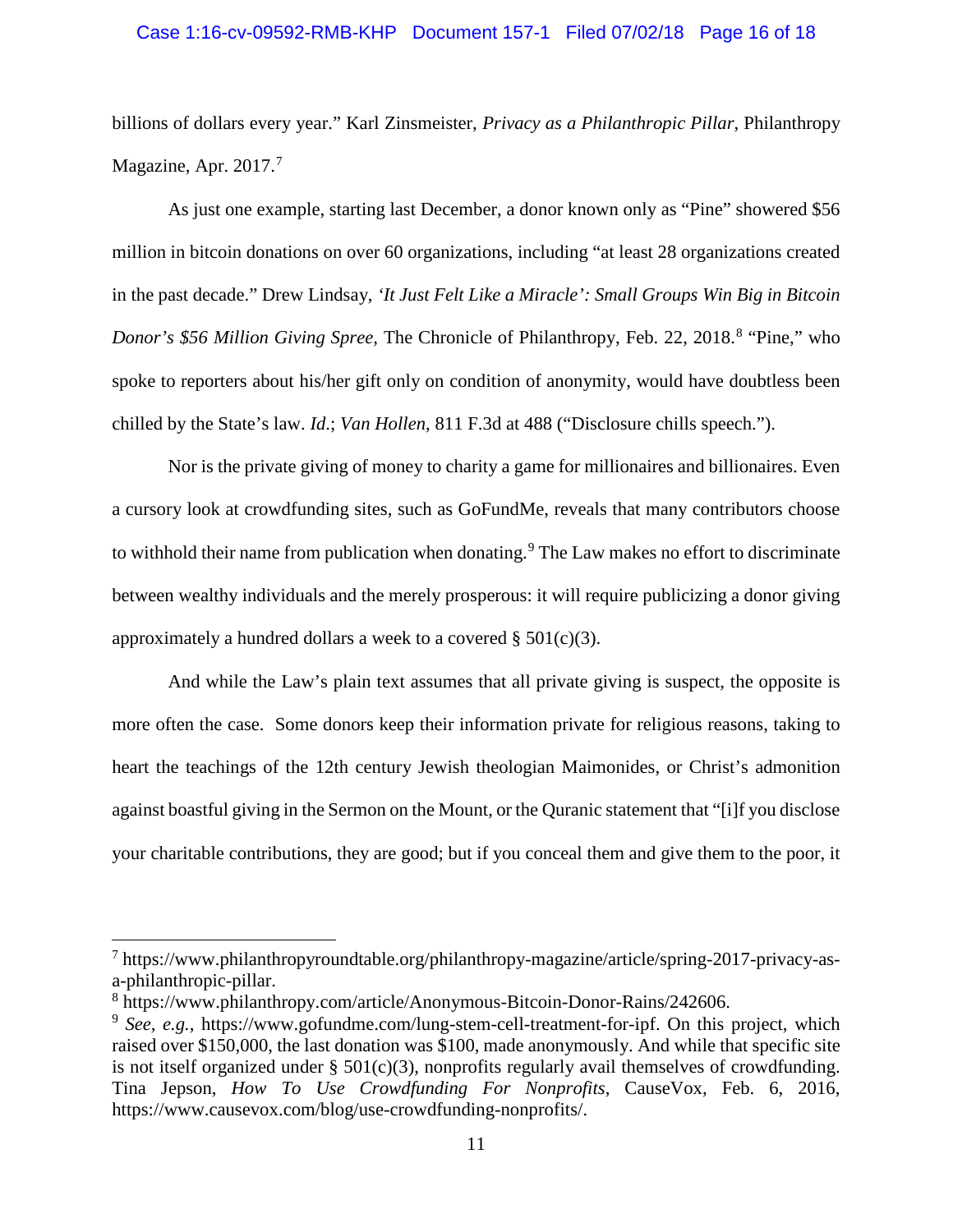### Case 1:16-cv-09592-RMB-KHP Document 157-1 Filed 07/02/18 Page 17 of 18

is better for you, and He will remove from you some your misdeeds" thereby. Surat Al-Baqarah 2:271. Others give anonymously simply to avoid having their information "trade[d] or share[d]" with other charitable organizations "in order to avoid being buried by the hundreds of mail appeals that can start with one single donation." Charity Navigator, *More Donors Giving Anonymously*, May 11, 2009.<sup>[10](#page-20-0)</sup> Still others choose to give charitable donations in the name of another, either to honor that person as a gift, or occasionally to make a cathartic political statement. Lisa Ryan, *Planned Parenthood Has Already Received 82,000 Donations From 'Mike Pence*,*'*" The Cut, Dec. 8, 2016 ("Pence will get thank-you notes for each of the donations…26 percent of the donations Planned Parenthood has received since the election have come from 'Mike Pence'").<sup>[11](#page-20-1)</sup>

In fact, charities are *expected* to preserve their donors' privacy as a basic matter of professional competence. Doing so is often a criterion used by charity watchdogs, including the Better Business Bureau, to determine whether a charity is trustworthy and reputable. *How We Accredit Charities*, BBB Wise Giving Alliance.<sup>[12](#page-20-2)</sup> There is no evidence that this basic fact was so much as considered by the Legislature, perhaps reflecting the complete lack of deliberation surrounding the Law's passage.

In the end, private gifts inevitably help charities pursue their efforts to—as they see it make the world a better place. As a result, anonymous giving has long been a respected and vital fixture within the charitable community. New York is wrong to stand in its way.

<span id="page-20-0"></span> $10$  http://blog.charitynavigator.org/2009/05/more-donors-giving-anonymously.html

<span id="page-20-1"></span><sup>&</sup>lt;sup>11</sup> https://www.thecut.com/2016/12/how-many-planned-parenthood-donations-came-from-mikepence.html.

<span id="page-20-2"></span><sup>&</sup>lt;sup>12</sup> https://www.give.org/for-charities/How-We-Accredit-Charities/.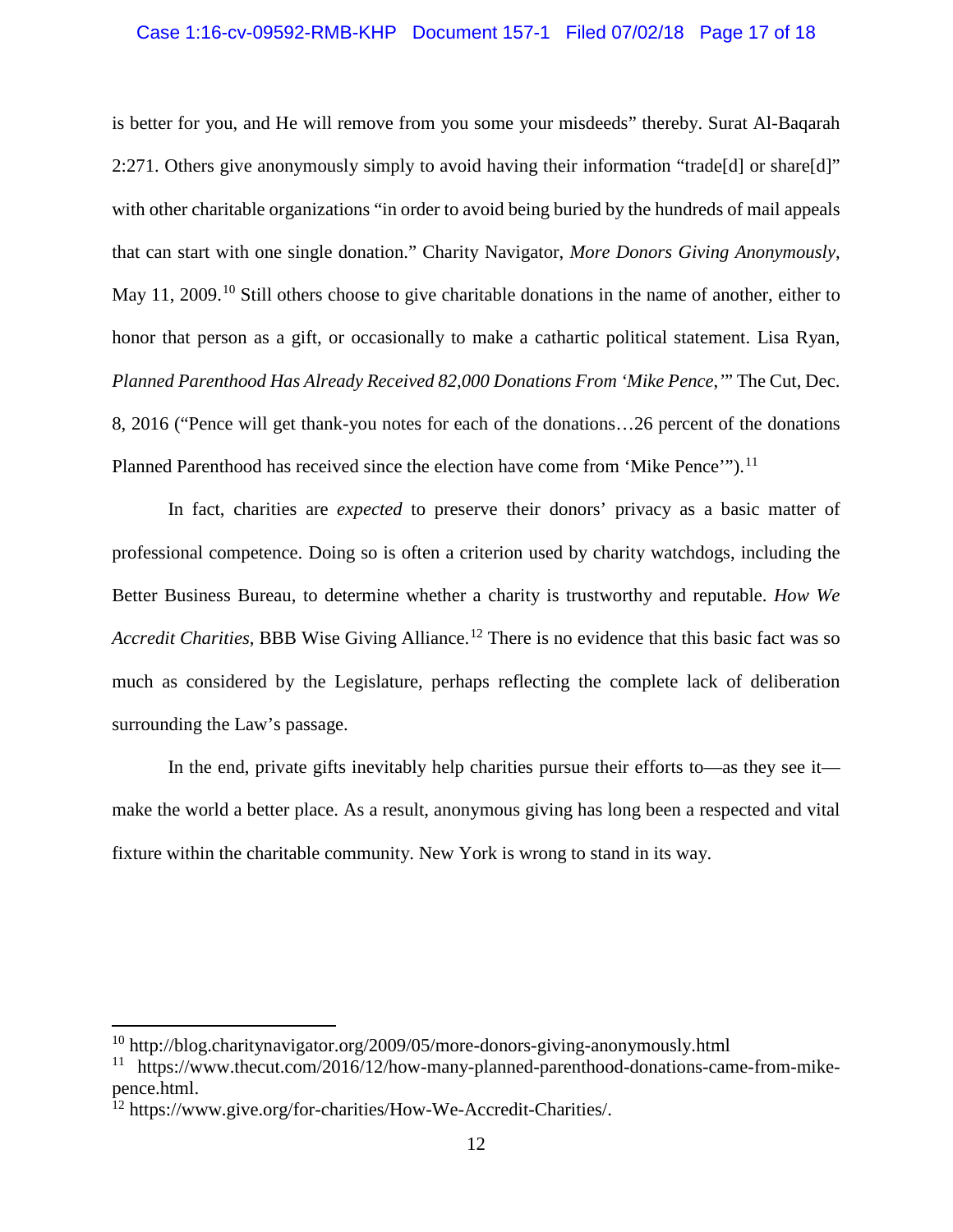### **CONCLUSION**

New York Executive Laws §§ 172-e and 172-f impose substantial, and unjustified, burdens on charities and other nonprofit groups. These burdens reflect the Legislature's lack of care in drafting those provisions, and do little to advance the Law's purported goals. Plaintiffs' suit represents the concerns of many members of the nonprofit community, and should prevail.

Respectfully submitted,

/s/ Allen Dickerson Allen Dickerson (*pro hac pending*) Zac Morgan (*pro hac pending*) INSTITUTE FOR FREE SPEECH 124 S. West Street, Suite 201 Alexandria, Virginia 22314 703.894.6800/F: 703.894.6811 adickerson@ifs.org

July 2, 2018 *Attorneys for* Amici Curiae

13